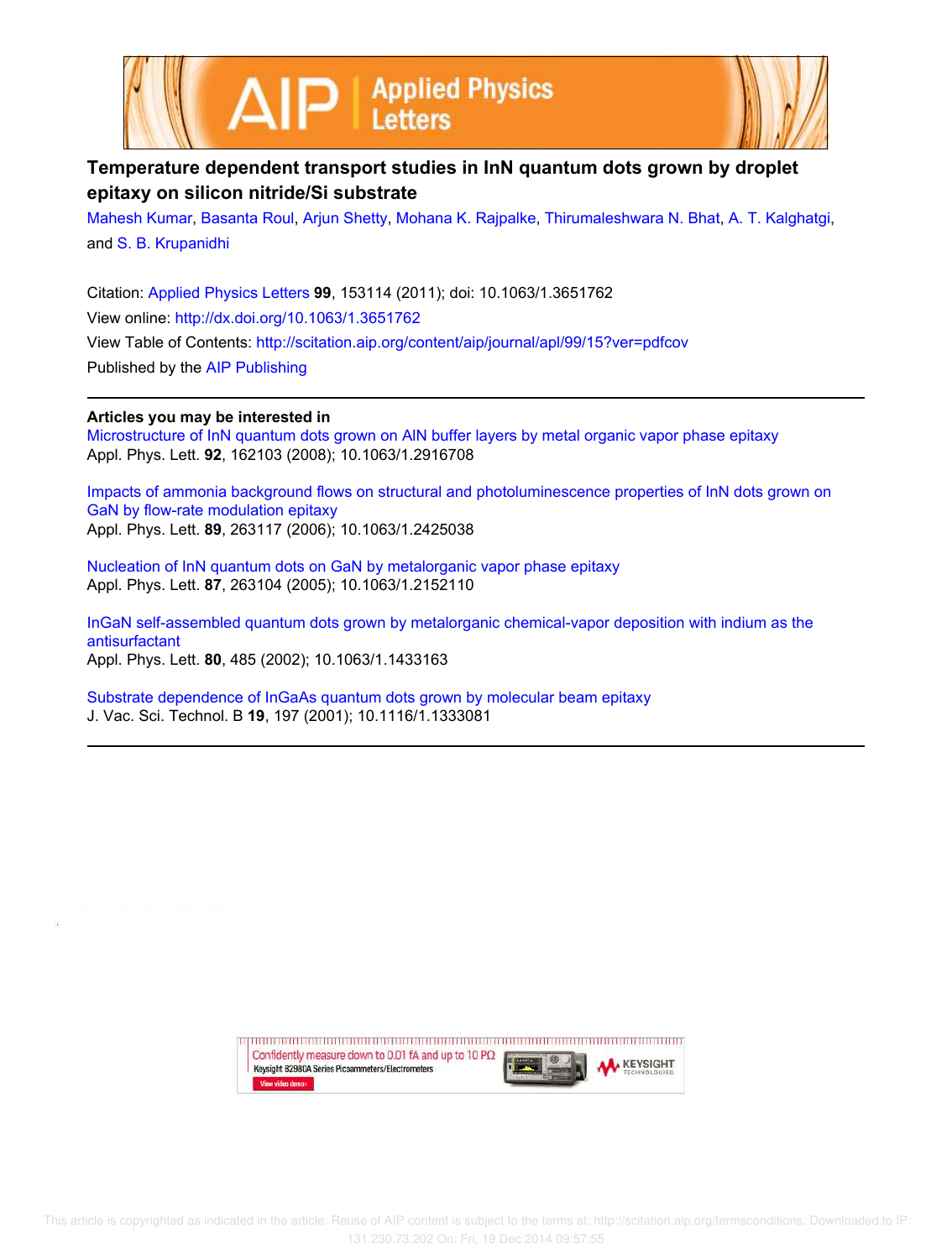## Temperature dependent transport studies in InN quantum dots grown by droplet epitaxy on silicon nitride/Si substrate

Mahesh Kumar,<sup>1,2</sup> Basanta Roul,<sup>1,2</sup> Arjun Shetty,<sup>3</sup> Mohana K. Rajpalke,<sup>1</sup> Thirumaleshwara N. Bhat,<sup>1</sup> A. T. Kalghatgi,<sup>2</sup> and S. B. Krupanidhi<sup>1,a)</sup>  $1$ Materials Research Centre, Indian Institute of Science, Bangalore 560012, India  $^{2}$ Central Research Laboratory, Bharat Electronics, Bangalore 560013, India  ${}^{3}$ Department of Electrical Communication Engineering, Indian Institute of Science, Bangalore 560012, India

(Received 24 July 2011; accepted 25 September 2011; published online 14 October 2011)

InN quantum dots (QDs) were fabricated on silicon nitride/Si (111) substrate by droplet epitaxy. Single-crystalline structure of InN QDs was verified by transmission electron microscopy, and the chemical bonding configurations of InN QDs were examined by x-ray photoelectron spectroscopy. Photoluminescence measurement shows a slight blue shift compared to the bulk InN, arising from size dependent quantum confinement effect. The interdigitated electrode pattern was created and current–voltage (I–V) characteristics of InN QDs were studied in a metal–semiconductor–metal configuration in the temperature range of  $80-300$  K. The  $I-V$  characteristics of lateral grown InN QDs were explained by using the trap model.  $© 2011$  American Institute of Physics. [doi:10.1063/1.3651762]

The InN compound has recently attracted much attention, largely due to its narrow direct bandgap energy of  $\sim 0.65 - 0.85$  eV.<sup>1,2</sup> This material, if alloyed with other IIInitrides, is very promising for a variety of optoelectronic device applications, such as light-emitting diodes and solar cells, operating from near-infrared to deep-ultraviolet.<sup>3,4</sup> With the rapid progress in epitaxial growth techniques, the nanoscale InN dots with controllable size and density can be grown using molecular beam epitaxy (MBE). InN quantum dots (QDs) are highly interesting owing to nanometer-scale charge carrier confinement in all three spatial dimensions. This gives rise to quantized energies of the QDs leading to applications such as lasers, photo-detectors, light emitting diodes (LEDs), and THz generation. To fabricate InN dots, the Stranski–Krastanow (SK) growth mode and recently the droplet epitaxy (DE) technique has been utilized.<sup>5-8</sup> In DE technique, indium (In) droplets are exposed to a subsequent nitrogen (N) plasma beam to convert the In droplets into InN dots. Compared with other growth techniques, size and density control of the dots are relatively easier in droplet epitaxy, by controlling by the amount of the supplied metals. However, the transport of holes and electrons in QDs is relatively slow. In contrast to bulk semiconductors, charge carriers have to migrate from dot to dot. The position of the energy levels in quantum dots is size dependent. Because of the size distribution in the quantum dot layer, the energy levels are disordered. Charge carrier transport in QDs is, therefore, generally accepted to follow a nonresonant tunneling process. $\frac{9,10}{9}$  In this article, we discuss the fabrication of InN QDs on silicon nitride/Si (111) substrates using an RF plasma nitrogen source, and the results obtained from temperature dependent carrier transport in InN QDs.

The InN QD samples were grown in an radio frequency molecular beam epitaxy (RF-MBE) system. The semiinsulating Si (111) substrates (resistivity  $>$  3000  $\Omega$  cm) were chemically cleaned followed by dipping in 5% HF to remove the surface oxide. The substrates were thermally cleaned, and nitrogen plasma was switched on for 1 h at  $700^{\circ}$ C substrate temperature, forming a nitridation layer on the surface, while keeping the plasma power and nitrogen flow rate at 350 W and 0.7 sccm, respectively. The substrate was then exposed to an In molecular beam at  $100\degree$ C to form In droplets and the exposed time was set to 120 s. The In cell temperature was kept at  $830^{\circ}$ C and corresponding beam equivalent pressure (BEP) was  $6.7 \times 10^{-7}$  mbar. Next, the In droplets were exposed for 30 min with nitrogen plasma for nitridation of the In droplets. The nitrogen flow rate and plasma power were 0.7 sccm and 350 W, respectively. In addition, a post-growth annealing at  $400\,^{\circ}\text{C}$  was carried out under nitrogen plasma for 30 min. The optical properties were investigated by photoluminescence (PL) measurements using a closed cycle optical cryostat and  $Ar^+$  laser of 514 nm excitation wavelength. Single-crystalline structure of InN QDs is verified by transmission electron microscopy (TEM). The interdigited electrode pattern was created on InN QDs by using photolithography and lift-off techniques. The electrodes were formed by thermal evaporation Al (thickness  $\sim 150 \text{ nm}$ ). The distance between the two fingers was 5  $\mu$ m, and the width of each finger was  $5 \mu m$ . The length of the finger was  $\sim$ 500  $\mu$ m. Variable temperature characteristics of the devices were measured using a Keithley-236 source measure unit.

The x-ray photoelectron spectroscopy (XPS) spectrum was acquired using  $\text{AlK}_{\alpha}$  radiation (hv = 1486.6 eV). Figs.  $1(a)$  and  $1(b)$  show the In3d and N1s XPS spectra of InN QDs, respectively. All the binding energies were corrected for the C1s contamination signal (285.0 eV). The In3d core spin-orbit is split to the  $3d_{5/2}$  at  $444.2$  eV and  $3d_{3/2}$  peak at 451.7 eV. The peak at around 396.5 eV corresponds to N1s of InN QDs. These results are close to the reported values of InN films.<sup>11</sup> PL spectra were recorded at  $10K$  and shown in Fig. 1(c), where a strong broad peak was observed at 0.8 eV. Notably, the PL spectrum contained broad peaks and slightly

a)Author to whom correspondence should be addressed. Electronic mail: sbk@mrc.iisc.ernet.in.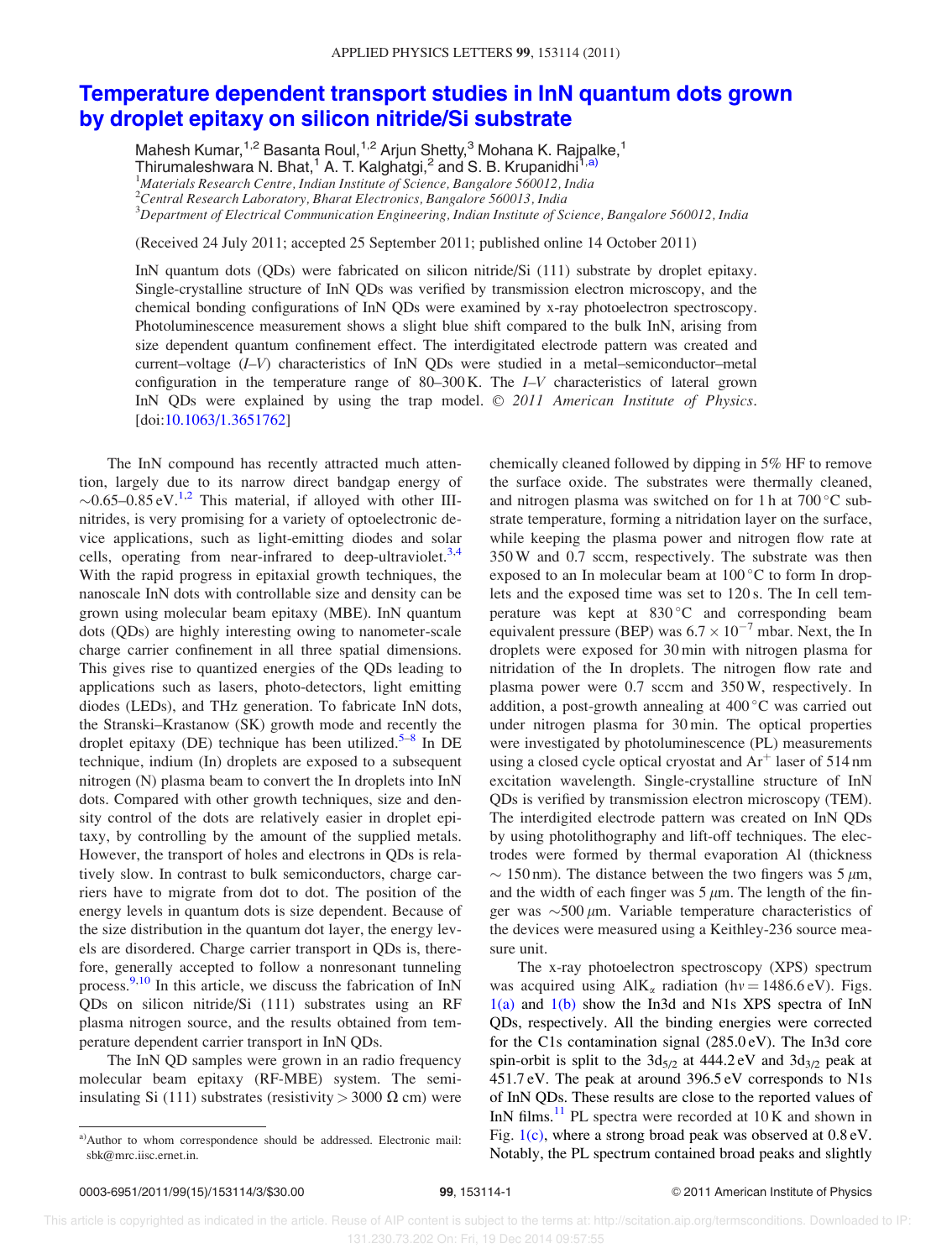

FIG. 1. (a) In3d and (b) N1s XPS spectra of InN QDs. (c) PL spectra of the InN QDs recorded at 10 K and it shows a strong peak emission around  $\sim 0.8 \text{ eV}$ .

blue shifted compared to the bulk InN, which may be due to the presence of InN QDs with different sizes in the sample and the size dependent quantum confinement effect, respectively. The InN QDs were removed from substrate by sonication in acetone and placed on TEM grids. Figs.  $2(a)$  and  $2(b)$ represent typical transmission electron micrographs and selected area electron diffraction (SAED) of InN QD. The SAED pattern was indexed along the [01-10] zone axis of InN, which represents that InN QDs are single crystalline and the crystal structures of InN dots are hexagonal. The schematic diagram of the device structure is shown in Fig.  $2(c)$ . From the diagram it can be seen that InN QDs are isolated from the semi-insulating Si (111) substrate by forming a silicon nitride layer. Figs.  $2(d)$  and  $2(e)$  show the optical microscope images, and Figs.  $2(f)$  and  $2(g)$  show the scanning electron microscopy (SEM) images at different magnifications. From the Fig.  $2(f)$ , it can be seen that the InN QDs are uniformly distributed on the substrate. The size of InN QDs is in 20–30 nm range with an overall density of  $\sim$ 5.7  $\times$  10<sup>10</sup> cm<sup>-2</sup>.

Fig.  $3(a)$  shows the current–voltage  $(I-V)$  characteristics of InN QDs at different temperatures in the range 80–300 K. The density of InN QDs is very high, and in between the electrodes there are few paths in which the InN QDs are interconnected. The current flows through these connected InN QDs paths. The *I–V* characteristics has been analyzed in terms of space charge limited current (SCLC). Because of the size distribution of the InN QDs, the energy levels are disordered. Due to this disorder, the energy distribution of the carrier extended states shrinks and localized states are created. In charge carrier transport, both extended and localized states should play a significant role. The increase in the current with temperature can be attributed to the increase in the carrier density due to excitation of carriers from the localized states to the extended states. This is consistent with the trapping model, which relies on the presence of both the extended states and traps. Hence, the I–V characteristics of lateral InN QDs can be explained by using the trap model, $12,13$  considering the exponential distribution of traps in energy and space, as



FIG. 2. (Color online) (a) TEM image and (b) selected area electron diffraction (SAED) pattern of InN QD. (c) The schematic diagram of the device structure (not to scale). (d) and (e) The optical microscope images at different magnifications, and (f) and (g) the SEM images at different magnifications. The width and distance between the two fingers is 5  $\mu$ m and the length of the finger was  $\sim$ 500  $\mu$ m. From (g), it can be seen that the InN QDs are uniformly distributed between the electrodes.

 This article is copyrighted as indicated in the article. Reuse of AIP content is subject to the terms at: http://scitation.aip.org/termsconditions. Downloaded to IP: 131.230.73.202 On: Fri, 19 Dec 2014 09:57:55